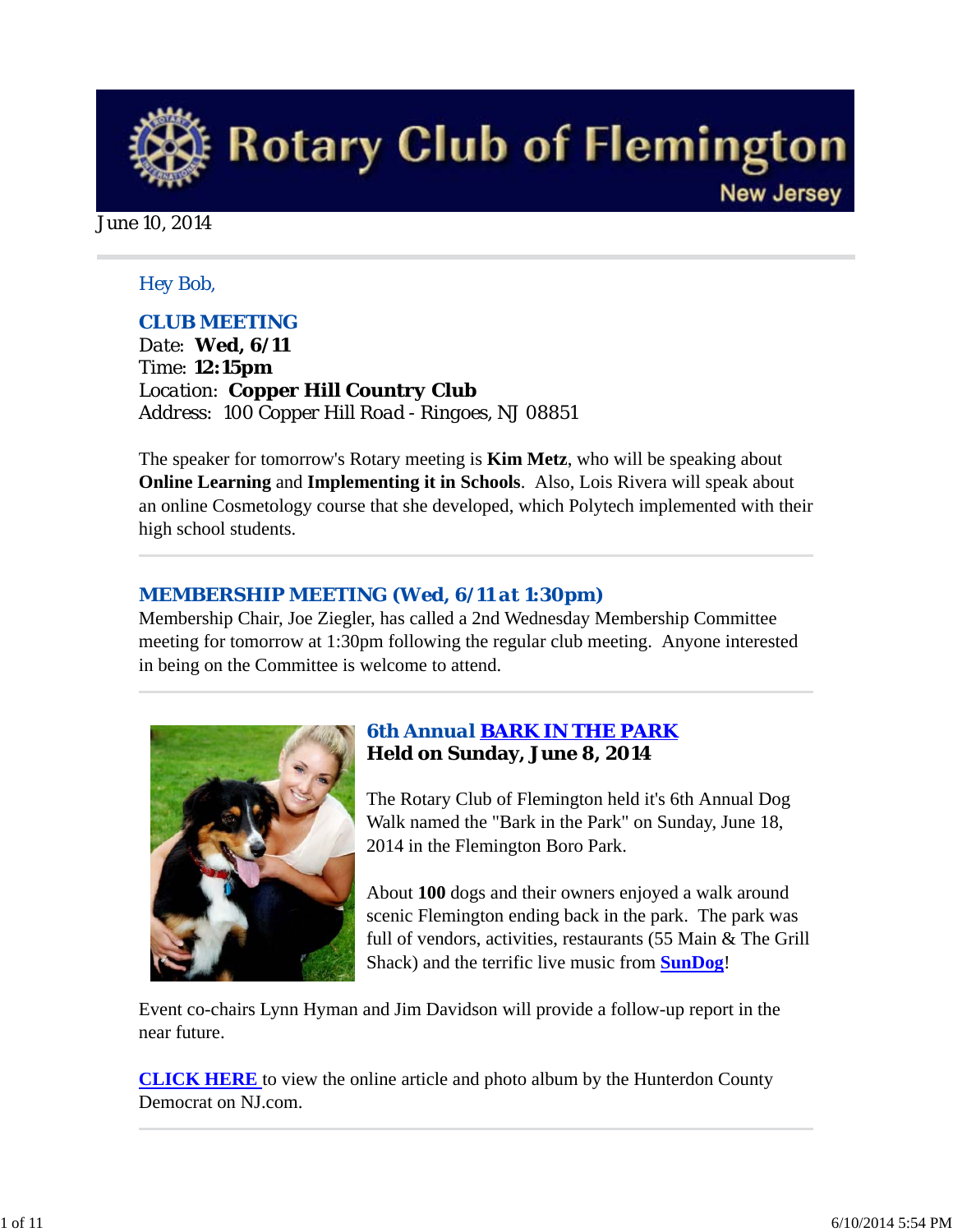

## *PHOTO ALBUM from the 2014 Bark in the Park DOG WALK* **Held on Sunday, June 8, 2014**

**Click Here** or on the photo to the left to view the Photo Album from the recent Dog Walk held at the Flemington Boro Park. Everyone attending had a great time!

A very special thanks to the Rev. Dr. Herb Bohler for taking the photos and generating the album for everyone to enjoy!!!



## *THANKS FROM PRESIDENT IRA LIEBROSS*

President Ira thanks **Lynn Hyman** & **Jim Davidson** for their hard work running and chairing the **2014 Bark in the Park** dog walk event! Ira also thanks all other Rotarians and their families for making this year's Dog Walk a wonderful event! Without you, it wouldn't be possible.



**Kim Metz, Lisa Brown, Allison Haskell, Rotarian Ken Skowronek, Rotarian Ted Weinstein, Rotarian Chris Kamnitsis, Derek Gibbs, Marisa Sposato, Rotarian Bob Newland and Lily Riche.**

### *Flemington Rotary AWARDS \$7500 in SCHOLARSHIPS to Graduating Seniors from H.C.R.H.S. & H.C. Polytech* **June 4, 2014**

Pictured from Left to Right: Rotarian the H.C. Polytech at their Wed, 6/4 weekly Club The Rotary Club of Flemington awarded five (5) \$1500 scholarships to students that are graduating from Hunterdon Central Regional High School and Meeting.

> Scholarship Committee Chair Ted Weinstein and the rest of the committee met and reviewed multiple applications in order to select this year's recipients. Pictured above are the five (5) 2014 Scholarship Recipients, along with the scholarship

committee members. The recipients are:

- **Lisa Brown**. (H.C.R.H.S.)
- **Allison Haskell**. (Hunterdon County Polytech)
- **Derek Gibbs**. (H.C.R.H.S.)
- **Marisa Sposato**. (H.C.R.H.S.)
- **Lily Riche**. (H.C.R.H.S.)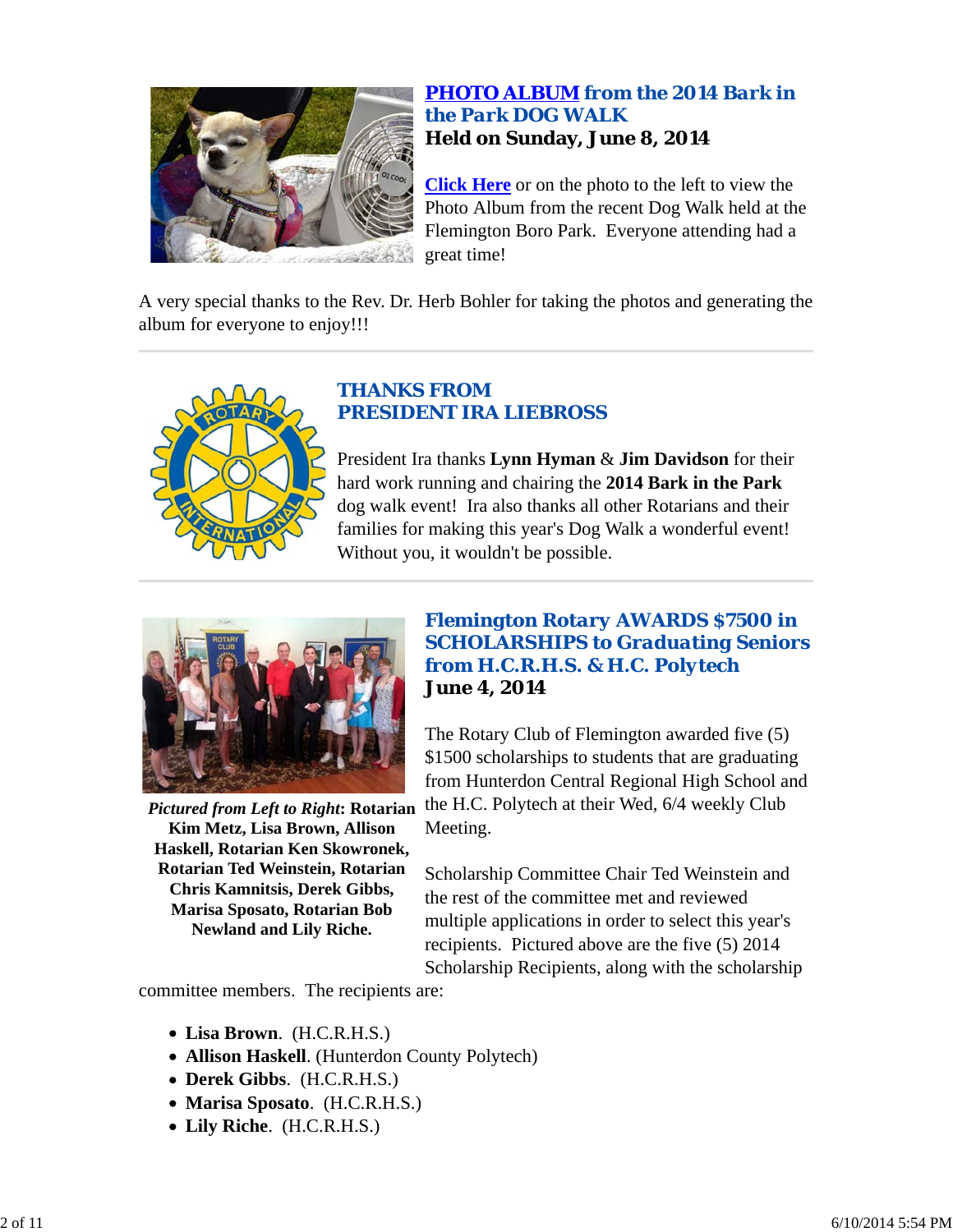

## *42 BICYCLES, 2 SEWING MACHINES & \$480 RAISED in Pedals for Progress Collection* **Held Sat, May 31, 2014**

The 2014 Pedals for Progress collection was held on Saturday, May 31 at the Flemington Presbyterian Church. Joe Ziegler reported that the collection yielded **42 bicycles**,

**2 sewing machines** and **\$480** in cash donations. The annual collection is sponsored by the Flemington Presbyterian Church and the Rotary Club of Flemington.

Joe noted that these bicycles will be sent to **Guatemala**, where they will make a positive impact on the lives of people we will never meet.

A special thanks to the Flemington Rotarians that assisted in the collection: Joe Ziegler, Sandy Clark, Darren Loew and his daughters and President Ira Liebross. There were also several volunteers from the Presbyterian Church that lent a hand. Thanks also to Ira for bringing doughnuts for everyone to enjoy!

**CLICK HERE** to view the Event Photos and online article from NJ.com, which was published by the Hunterdon County Democrat on 5/31/14 at 11:08am.



## *CHANGING OF THE GUARD DINNER* **Wednesday, June 25, 2014 (6-10 pm)** Copper Hill Country Club

The Changing of the Guard Dinner is scheduled for **Wed, June 25th** at the Copper Hill Country Club. A cash bar will open at **6pm**, followed by a sit down dinner and

program. Please join your fellow Rotarians as President Ira turns the gavel over to incoming President, Lynn Hyman. Award presentations will include the coveted Paul Harris Fellow, amongst others including Perfect Attendance and awards presented by President Ira himself.

There will be **no regular lunch meeting** in lieu of the evening dinner.

Please **RSVP** to the Evite invitation by **Wed, June 18th**. Let us know if you did not received an invitation via email.

## Cost to Attend:

- Weekly paying members will pay \$14 for their meal. No cost for their spouses.
- Quarterly paying members and their spouses attend free of charge.
- No cost for spouses of deceased members.
- Friends of Rotary will pay \$25 per person.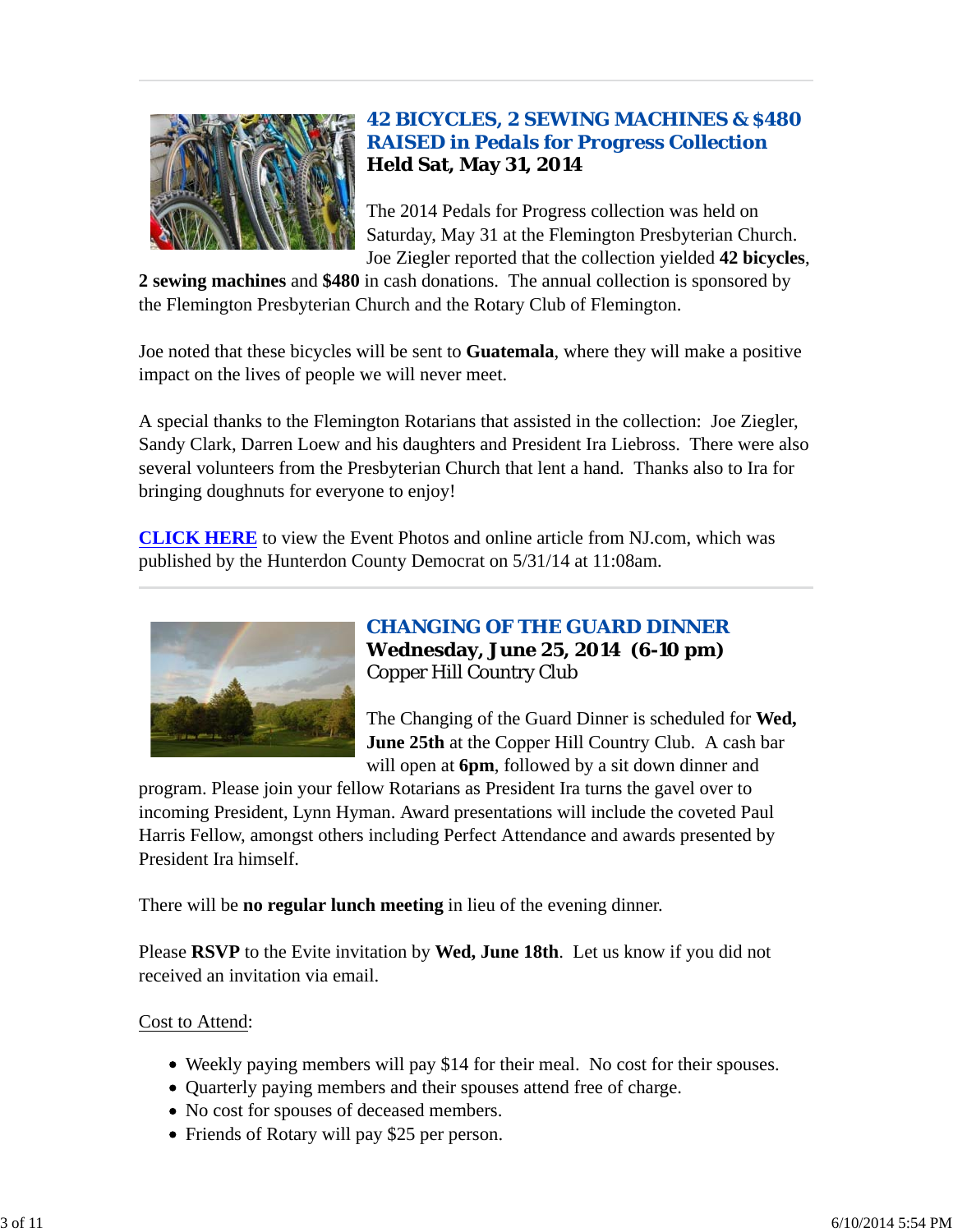## *Rubber Ducky Race & Sprintin Clinton* Presented by Clinton Sunrise Rotary **Saturday, July 12th**

The Clinton Sunrise Rotary is pleased to announce the continuance of 2 Clinton traditions: the 25th annual Rubber Ducky Race and the 34th annual Sprintin Clinton, a 5K race and 1 mile fun run/walk. Both events are scheduled for Saturday, July 12th.

This year's Sprintin' Clinton will begin at 8am on Saturday - a slight break with tradition as this typically has been a Sunday evening event. "We're hoping to attract more runners with a "cooler" race start in the early morning," stated Lu Ann Aversa, Race Director. Online registration is available at www.raceforum.com/sprintin

The Sprintin Clinton festivities will be followed that afternoon by the Great Hunterdon Rubber Ducky Race in downtown Clinton at the falls. "Last year was our biggest race ever," said Lynn Arnold, Rubber Ducky Race Director, "raising over \$16000. We hope to have even more ducks in the race this year and raise even more money for charity!" Individuals can sponsor a duck for \$10 and have the opportunity to win one of several great prizes. First prize is a 4 day, 3 night Walt Disney World Package for two (includes air for 2, hotel, & Park Passes) or a trip of equivalent value. Proceeds from this event benefit the American Cancer Society and the Cancer Support Community CNJ.

Information about both race events and sponsorship opportunities is available on our website www.clintonsunriserotary.org or contact Lu Ann Aversa at 908-483-4327 or email laversa@hcymca.com

## *OFFICERS & BOARD MEMBERS for the 2014-2015 Flemington Rotary Year*

At the Wed, 2/26/2014 Flemington Rotary Lunch Meeting, a motion was made and approved for the following Officers & Board Members to serve for the 2014-2015 Rotary Year:

| 2014-2019 RCOI "OMREIS & DOUI'U MEMBELS.   |  |  |  |  |
|--------------------------------------------|--|--|--|--|
| Lynn Hyman                                 |  |  |  |  |
| <b>Mick Schaible</b>                       |  |  |  |  |
| Michele Kavanagh                           |  |  |  |  |
| <b>Bob Newland</b>                         |  |  |  |  |
| D.J. Wright                                |  |  |  |  |
| Treasurer, Assistant Lunch Harrie Copeland |  |  |  |  |
|                                            |  |  |  |  |

## **2014-2015 RCOF Officers & Board Members:**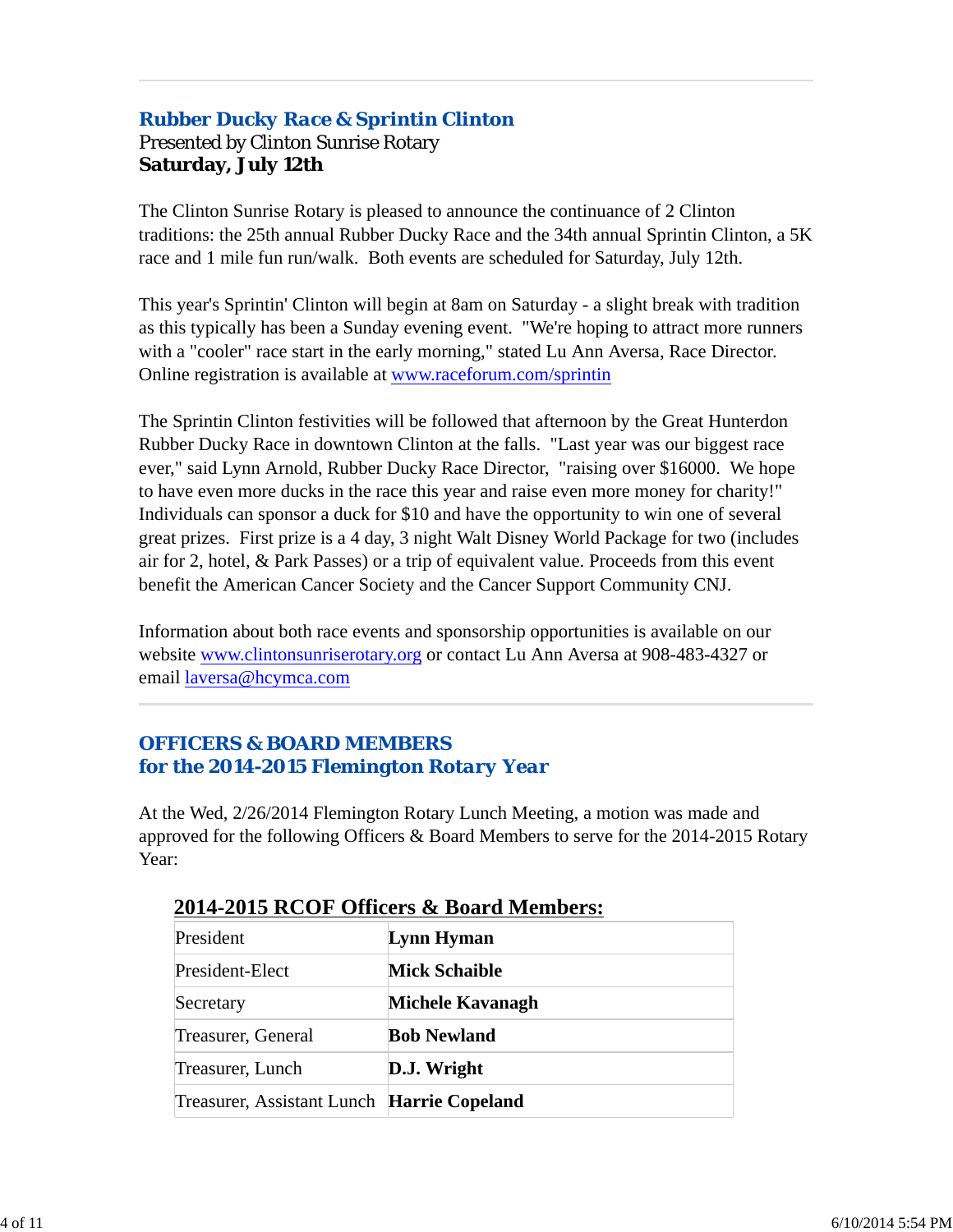| <b>Board Member</b> | <b>Ira Liebross</b> (Immediate Past President) |  |
|---------------------|------------------------------------------------|--|
| <b>Board Member</b> | <b>Nancy Kahl</b>                              |  |
| <b>Board Member</b> | Ken Skowronek                                  |  |
| <b>Board Member</b> | <b>Joe Ziegler</b>                             |  |



As you know, the Rotary Club of Flemington is a member of the H.C. Chamber of Commerce. This enables all Rotarians the ability to attend a Chamber function as a "member". If someone asks you what your business is, you would explain that you are a member representing the Rotary Club of Flemington. **Click Here** to visit the Chamber website for a listing of upcoming events.

## *Hunterdon Chamber Internet Radio "THE ROTARY HOUR"* **Mondays from 11am to 12noon**

PDG Megan Jones-Holt is the host of "The Rotary Hour" on the Hunterdon Chamber Internet Radio station and is looking for guests to have on the show. If you are intersted, please get in touch with Megan at (908)894-4590 or **mjonesholt@gmail.com**. **Click Here** to listen to the Hunterdon Chamber Internet Radio station from your PC, smart phone, mobile device, etc.



### *FLEMINGTON BUSINESS IMPROVEMENT DISTRICT* www.downtownflemington.com

If you would like to learn more about events and activities going on around Flemington, please **CLICK HERE** to visit the Flemington Business Improvement District (BID) website.

## *ROTARY DISTRICT 7510 NEWS*

**Click Here** to read the current news from our Rotary District 7510.

## *SPEAKERS & PROGRAMS BEING SOUGHT*

We are always seeking new or creative ideas for upcoming meeting programs and speakers. If you have any leads, please pass them onto Mick Schaible. **Click here** to generate an email directly to Mick.

## *UPCOMING DATES TO NOTE*

**Summary of Upcoming Club Meeting Programs**: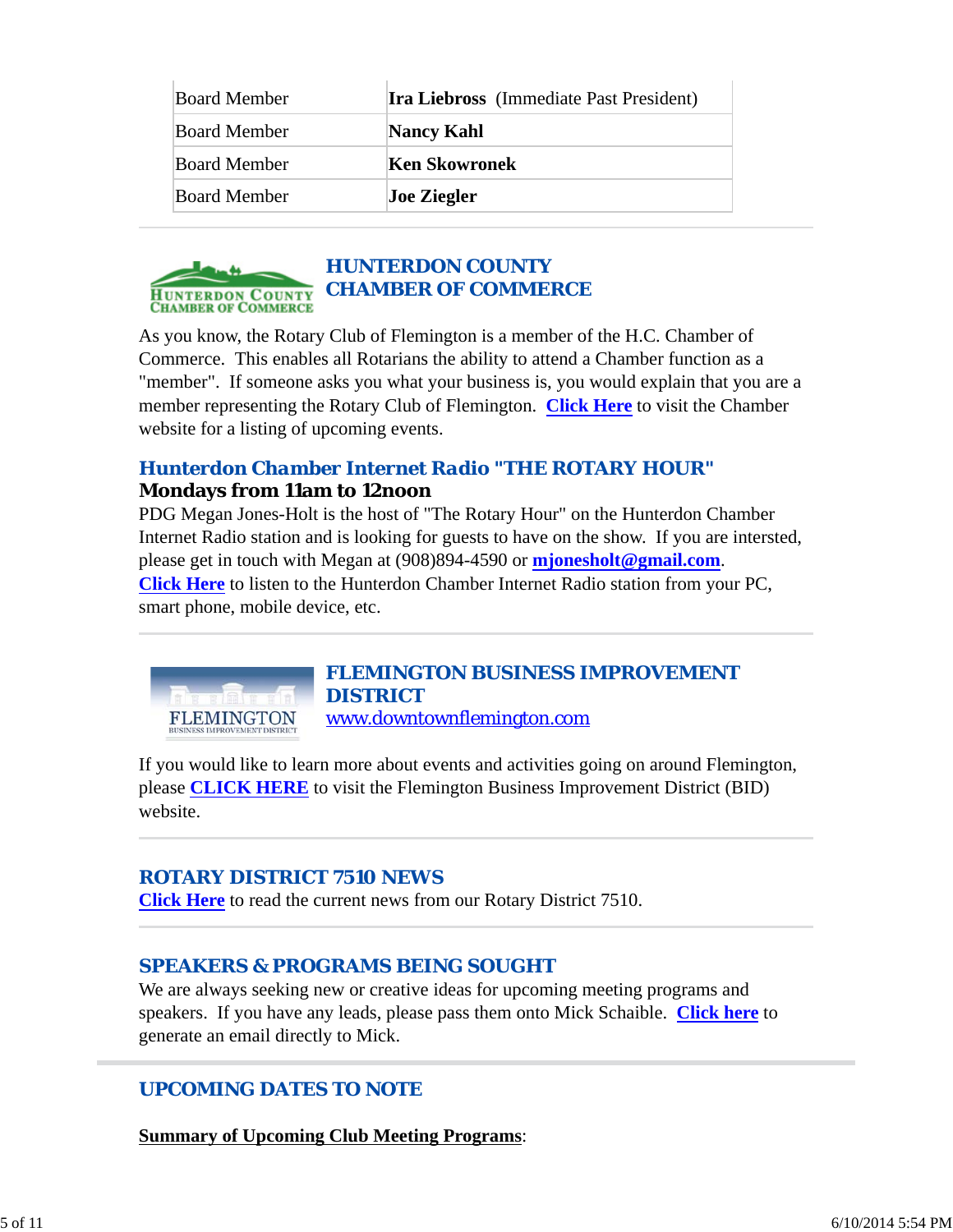Wed, 6/11: Kim Metz - Online Learning and Implementing it in Schools. Also, Lois Rivera who will speak about an online Cosmetology course that she developed that Polytech implemented with their high school students.

Wed,  $6/18$ : Doug Merritt - A Developing International Rotary project of building homes in the Philippines, similar to the Ecuador project.

Wed, 6/25: **Changing of the Guard Dinner Meeting at 6pm** at the Copper Hill Country Club. (*Note there is NO noon meeting on this day*).

Wed, 7/02: TBA

Wed,  $7/09$ : Nancy McWilliams - Recently returned from a trip to St. Petersburg and Moscow, Russia where she was teaching Psychologists. Wed, 7/16: TBA

Wed, 7/23: TBA

Wed, 7/30: **5th Wednesday Meeting**: TBA

Next RCOF Board Meeting: Date & Time TBA (usually the 1<sup>st</sup> Thursday). **Next Membership Meeting**: Wed,  $6/11/2014$  at 1:30 PM (usually the 2<sup>nd</sup> Wednesday).

### **Upcoming RCOF Club Events, Fundraisers, Fellowship Events, Etc**.:

Wed, 6/25: Changing of the Guard Dinner at Copper Hill Country Club Sat, TBA: 40th Annual Pancake Day & Bake Sale Fundraiser

### **Rotary District 7510 Events & Functions:**

June 13-15: The Rotary Youth Leadership Awards (RYLA) at Drew University in Madison, NJ. Wed, 6/26: District Changing of the Guard - Schackamaxon Country Club, Scotch Plains

## *COMMITTEE LIST:*

**Click Here** to download the listing of all current Club Committee's and its members.

## *"MEMBERS ONLY" WEBSITE:*

## **Click Here for the Members Only section of the website to find:**

- 1) The "Membership Proposal Form" to propose a new member.
- 2) New Member Information.
- 3) An Online Copy of the Club Membership Directory.
- 4) A Link to All Photos Albums of the Club.

### *ROTARY WEBSITE LINKS:*

Rotary International: **www.Rotary.org** Rotary District 7510: **www.RotaryNJ.org**

## *NEARBY ROTARY CLUB MEETINGS:*

As A Rotarian, you are Welcome to attend a Rotary Club meeting anywhere in the world. Click here for the Rotary Club Locator App. Or see below for some local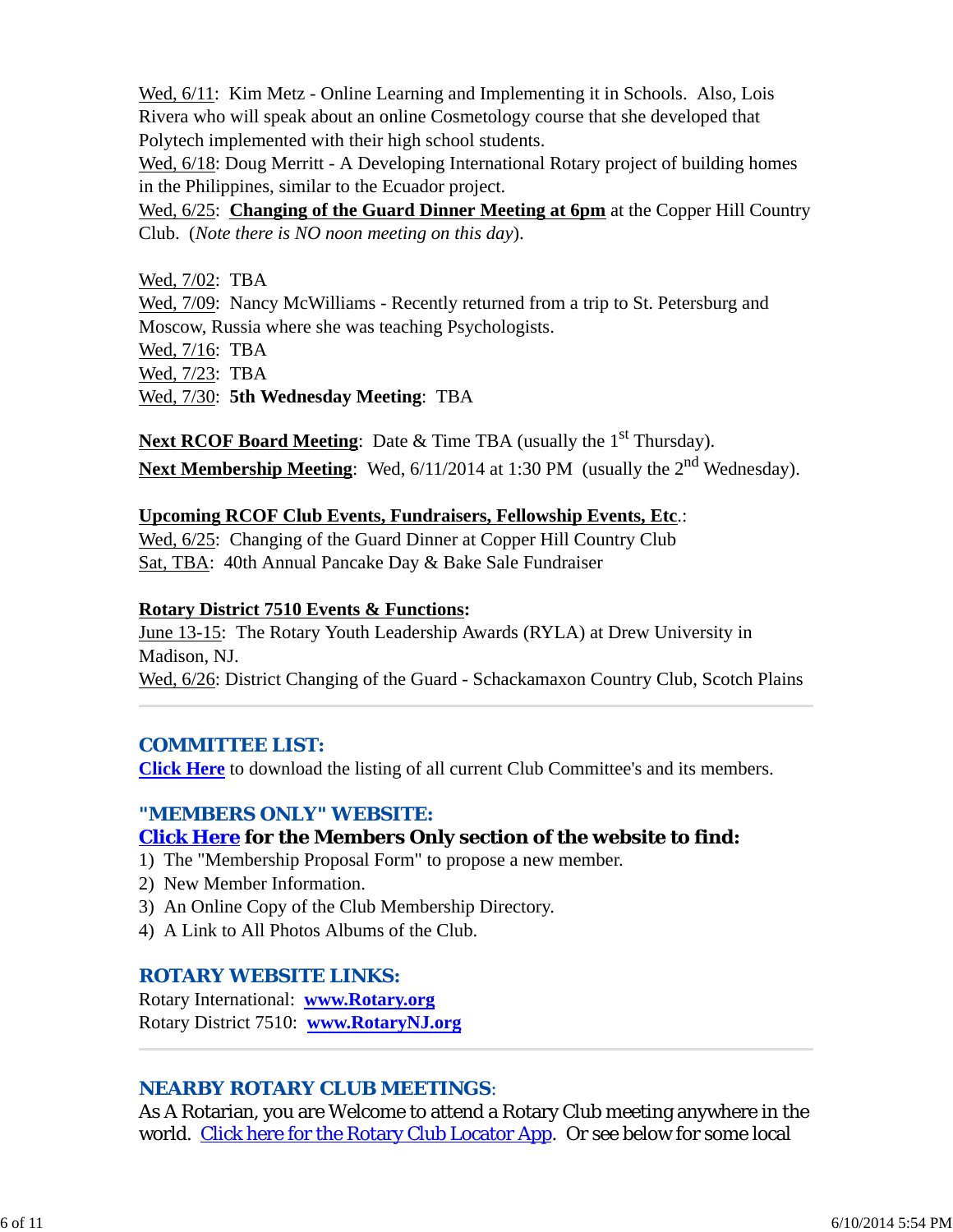### meetings:

#### Mondays

**Lambertville/New Hope** (6:30 pm) - Lambertville Station Restaurant; 11 Bridge Street, Lambertville NJ 08530

**Piscataway** (12:15 pm) - Radisson Hotel; 21 Kingsbridge Road, Piscataway, NJ 08854

### Tuesdays

**Whitehouse** (12:15 pm) - Max's 22; 456 Route 22 West, Whitehouse Station, NJ 08889 **Princeton** (12:15 pm) - The Nassau Club; 6 Mercer Street, Princeton, NJ 08540 **Bridgewater-Bound Brook** (12:15 pm) - Arbor Glenn; 100 Monroe St, Bridgewater 08807

### Wednesdays

**Branchburg Township** (7:30 am): Stoney Brook Grille; 1285 Route 28, North Branch, NJ 08876 **Flemington** (12:15pm): Copper Hill Country Club; 100 Copper Hill Road, Ringoes, NJ 08851

**Hillsborough Township** (6:15 pm): Pheasant's Landing; 311 Amwell Road (Rt. 514), Hillsborough, NJ 08844

### Thursdays

**Clinton Sunrise** (7:30 am): Clinton Fire Department; New Street, Clinton, NJ 08809 **Somerville/Bridgewater** (12:15 pm): Bridgewater Manor; 1251 US Highway 202/206, Bridgewater, NJ 08807

**Trenton** (12:15 pm): Freddie's Tavern; 12 Railroad Avenue, West Trenton, NJ 08628

#### Fridays

**North Hunterdon** (12:15 pm): Beaver Brook County Club; 25 County Club Drive, Annandale, NJ 08801

**Princeton Corridor** (12:15pm): Hyatt Regency; 102 Carnegie Center, Rt. 1 North, Princeton, NJ 08540

## eClub

**Rotary eClub of Hunterdon Horizon**: View website for meetings or online makeups.

## RI President's Call for Action in **2013-2014**: **"Engage Rotary, Change Lives"**

# **Rotary Club of Flemington - Our 90th Year**

Founded October 3, 1923 \* Charter #1529 \* District 7510

| President       | <b>Ira Liebross</b>     |
|-----------------|-------------------------|
| President-Elect | <b>Lynn Hyman</b>       |
| Secretary       | <b>Michele Kavanagh</b> |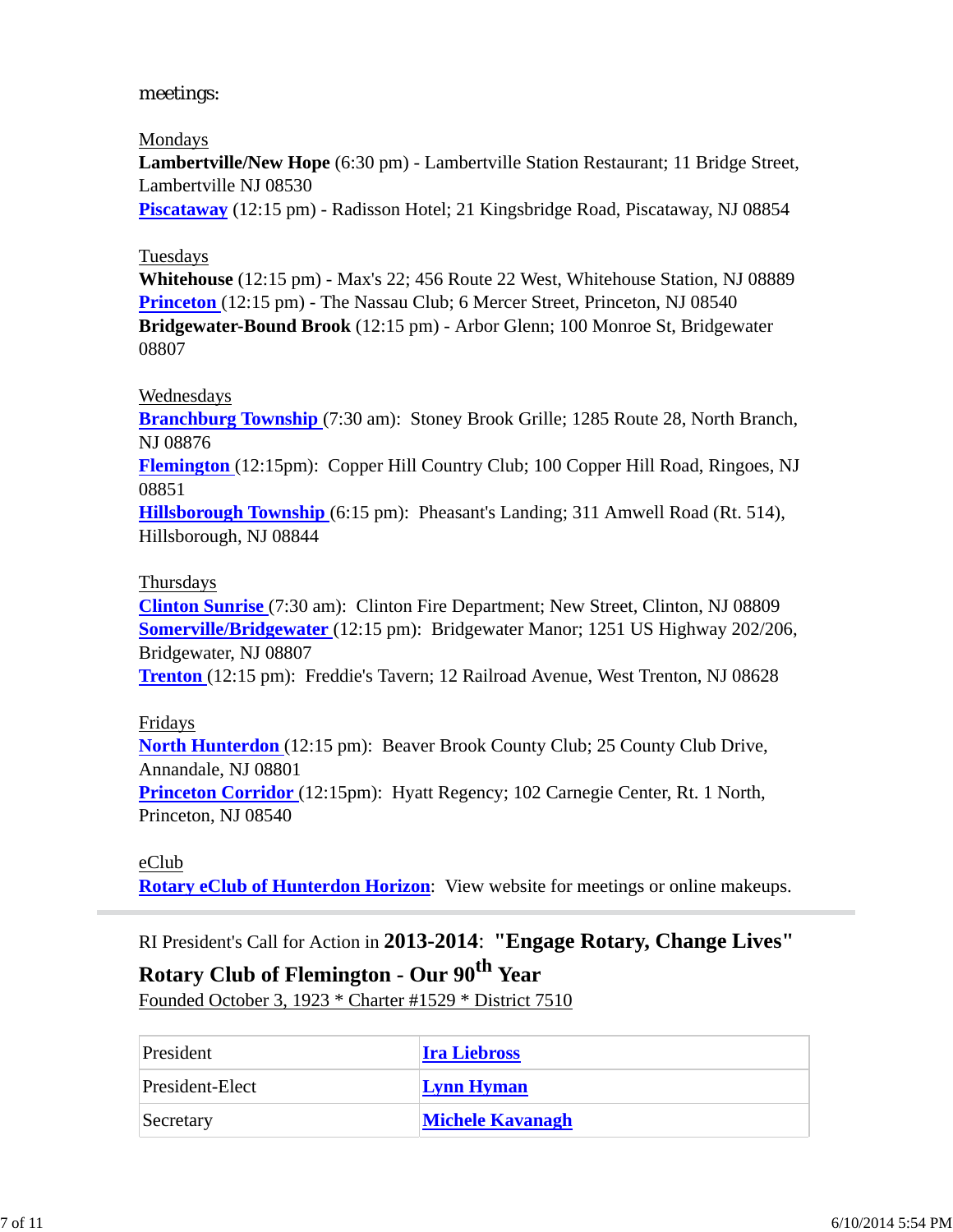| Treasurer, General                                           | <b>Bob Newland</b>                             |  |  |  |
|--------------------------------------------------------------|------------------------------------------------|--|--|--|
| Treasurer, Lunch                                             | D.J. Wright                                    |  |  |  |
| <b>Board Members</b>                                         | <b>Karen Widico</b> (immediate past president) |  |  |  |
|                                                              | <b>Jim Davidson</b>                            |  |  |  |
|                                                              | <b>Nancy Kahl</b>                              |  |  |  |
|                                                              | <b>Mick Schaible</b>                           |  |  |  |
|                                                              | <b>Chris Venditti</b>                          |  |  |  |
| Sergeant-at-Arms                                             | <b>Tom Fisher</b>                              |  |  |  |
| <b>RI</b> President                                          | <b>Ron D. Burton</b> (Norman, Oklahoma, USA)   |  |  |  |
| District Governor (DG)                                       | Tulsi R. Maharjan (Branchburg, NJ)             |  |  |  |
| District Governor Elect (DGE)                                | <b>Melvin I. Kevoe "Mel"</b> (Springfield, NJ) |  |  |  |
| District Governor Nomimee (DGE)                              | Hal Daume (Berkeley Heights, NJ)               |  |  |  |
| <b>Assistant District Governor (ADG)</b>                     | Michael Toscani (Lambertville-New Hope, PA)    |  |  |  |
| Club Meetings: Wednesday, 12:15 pm, Copper Hill Country Club |                                                |  |  |  |
| 100 Copper Hill Road, Ringoes 08551                          |                                                |  |  |  |





**MISSION STATEMENT:** The mission of Rotary International is to assist and guide Rotarians and Rotary clubs to accomplish the Object of Rotary to ensure Rotary's continuing relevance and to help build a better world, emphasizing service activities by individuals and groups that enhance the quality of life and human dignity, encouraging high ethical standards, and creating greater understanding among all people to advance the search for peace in the world.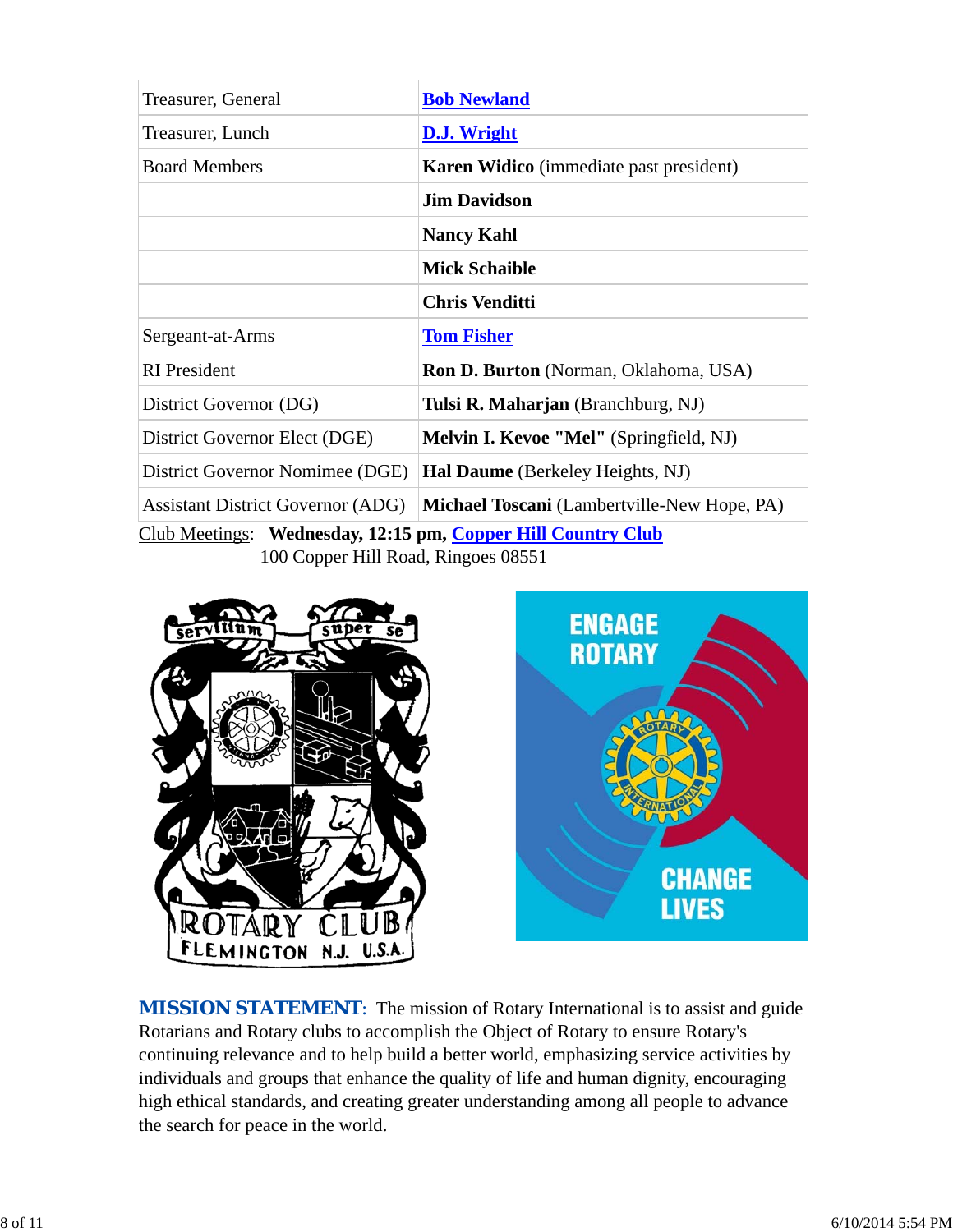**THE OBJECT OF ROTARY:** The object of Rotary is to encourage and foster the ideal of service as a basis of worthy enterprise and, in particular, to encourage and foster:

**1st**: The development of acquaintance as an opportunity for service;

**2nd**: High ethical standards in business and professions, the recognition of the worthiness of all useful occupations, and the dignifying of each Rotarian's occupation as an opportunity to serve society;

**3rd**: The application of the ideal of service in each Rotarian's personal, business and community life;

**4th**: The advancement of international understanding, goodwill, and peace through a world fellowship of business and professional persons united in the ideal of service.

### **THE 4-WAY TEST:** "Of the things we think, say or do:

**1st**: Is it the Truth?

2<sup>nd</sup>: Is it Fair to all concerned?

**3rd**: Will it build goodwill and better friendships?

**4th**: Will it be beneficial to all concerned?"

## *ROTARY's AVENUE'S OF SERVICE*:

**1)** Through **Club Service**, we have fun, build lasting friendships, and make sure that our club runs well.

**2)** Through **Vocational Service**, we volunteer our professional skills to serve others and promote integrity in everything we do.

**3)** Through **Community Service**, we address local needs and work with our community to bring lasting improvements.

**4)** Through **International Service**, we meet humanitarian needs around the globe and promote world understanding and peace.

**5)** Through **Youth Service**, we work with young people to help them become the next generation of leaders, visionaries, and peacemakers.

# **2013-2014 CLUB MEMBER ROSTER Rotary Club of Flemington, NJ**

Current Number of Members: 45

| <b>Rotarian</b>             | <b>Member Since</b> | <b>Classification</b>           |
|-----------------------------|---------------------|---------------------------------|
| Black, Bruce B.             | 2007                | <b>Health and Fitness</b>       |
| Bohler, Herbert C. (Herb)   | 1977                | <b>Specialty Advertising</b>    |
| Chittenden, Robert L. (Bob) | 2003                | M.E.F.P. Consulting Engineering |
| Clark, Arthur L. (Sandy)    | 1987                | Printing                        |
| Copeland, Harrie E. III     | 1976                | Auctioneering/Banking           |
| Davidson, James G. (Jim)    | 2002                | <b>Rubber Products</b>          |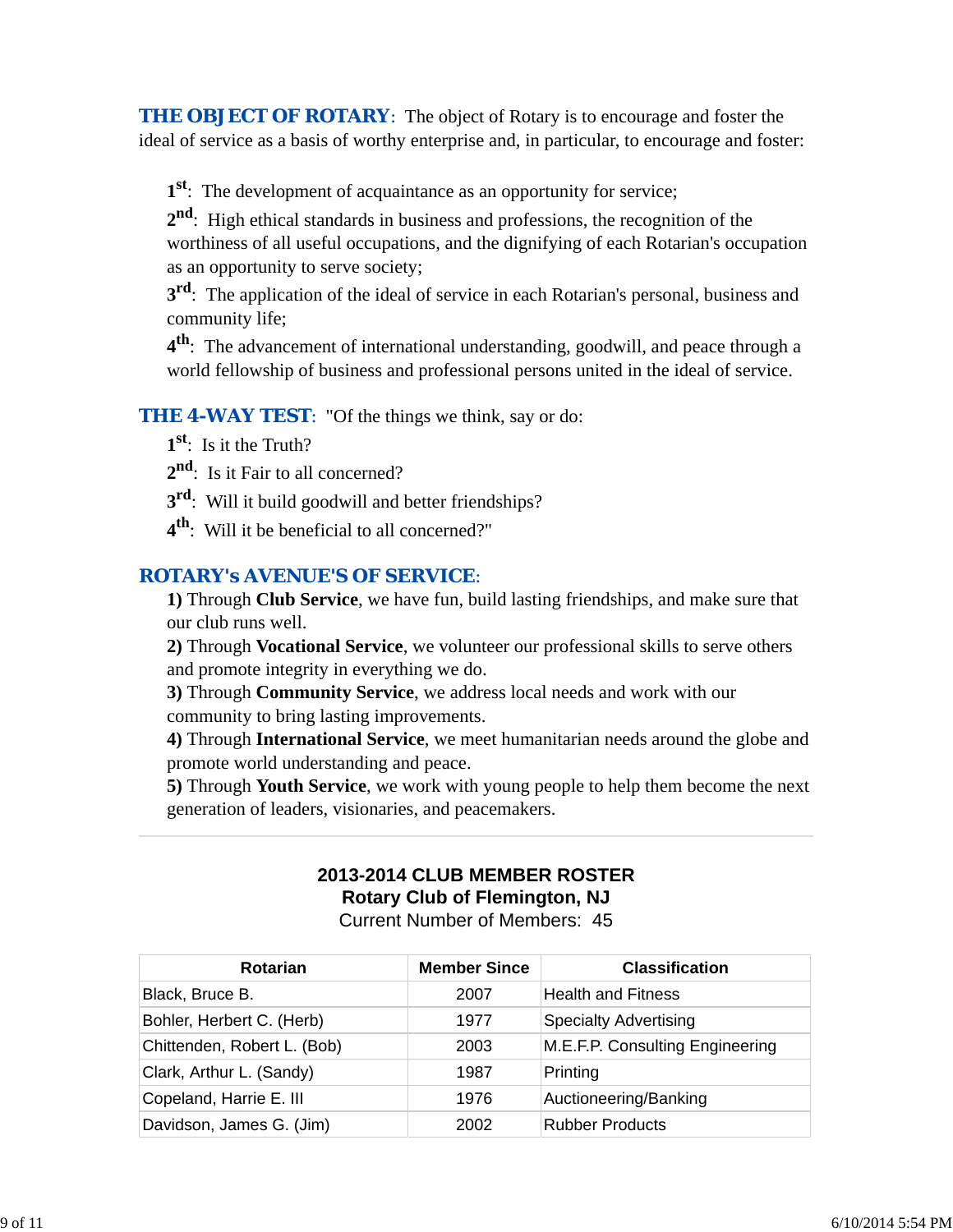| Ferrari, Frederick J. (Fred)      | 1964 | Orthodontia                    |
|-----------------------------------|------|--------------------------------|
| Fisher, Charles H. (Charlie)      | 1961 | <b>Funeral Services</b>        |
| Fisher, Thomas H. (Tom)           | 2012 | Property & Casualty Insurance  |
| Harrison, Jeffrey (Jeff)          | 1996 | Psychotherapy                  |
| Hennessy, Jr., Richard (Rich)     | 2010 | <b>Financial Advisor</b>       |
| Hyman, Lynn                       | 2010 | <b>Retail Banking</b>          |
| Kahl, Nancy                       | 2012 | Massage Therapy                |
| Kamnitsis, Christopher P. (Chris) | 2001 | <b>Financial Planning</b>      |
| Kavanagh, Michele                 | 2013 | <b>Community Banking</b>       |
| Liebross, Ira                     | 1997 | <b>Family Medicine</b>         |
| Loew, Darren                      | 2002 | Orthodontics                   |
| Martin, Teresa (Terry)            | 1993 | Solid Waste/Recycling          |
| Mazujian, Harry                   | 2004 | Clergy                         |
| McWilliams, Nancy                 | 1992 | Psychotherapy                  |
| Metz, Kim                         | 2007 | <b>Technical Education</b>     |
| Muller, George D.                 | 1964 | <b>Cut Glass Manufacturing</b> |
| Nastasi, William (Bill)           | 1996 | <b>General Contracting</b>     |
| Newland, Robert D. (Bob)          | 1998 | Insurance                      |
| Ownes, Terry M.                   | 1987 | <b>Floor Covering</b>          |
| Parente, Steven (Steve)           | 2005 | Classification                 |
| Phelan, Christopher J. (Chris)    | 2009 | <b>Chamber Of Commerce</b>     |
| Randolph, R. Wayne                | 1982 | <b>Veterinary Medicine</b>     |
| Reinbacher, Otto A.               | 1997 | Clergy                         |
| Rogow, Stephen S. (Steve)         | 1973 | Orthodontics                   |
| Schaible, R. Michael (Mick)       | 1998 | <b>Appraisal Services</b>      |
| Skowronek, Kenneth J. (Ken)       | 1994 | <b>Family Law</b>              |
| Sollner, Richard F. (Dick)        | 1962 | <b>Air Transportation</b>      |
| Stothoff, Richard H. (Dick)       | 1966 | <b>Sanitary Engineering</b>    |
| Stout, Deborah (Debbie)           | 2013 | <b>Retail Banking</b>          |
| Thatcher, Thomas P. (Tom)         | 2006 | <b>Professional Planning</b>   |
| Weinstein, Theodore H. (Ted)      | 1994 | <b>Pulmonary Medicine</b>      |
| Widico, Karen A.                  | 1997 | <b>Public Health Services</b>  |
| Williams, Gwen                    | 1991 | Purchasing/Manufacturing       |
| Wise, Robert (Bob)                | 1992 | <b>Hospital Administration</b> |
| Woske, Harry                      | 1977 | Cardiology                     |
| Wright, Daniel J. (D.J.)          | 2003 | <b>Funeral Services</b>        |
| Zanetti, Edward G. (Ed)           | 1971 | Plumbing & Heating             |
| Ziegler, Joseph E. (Joe)          | 1988 | <b>Investment Advisor</b>      |
| Zullo, John J. (Johnnie)          | 1987 | <b>Chemical Engineering</b>    |